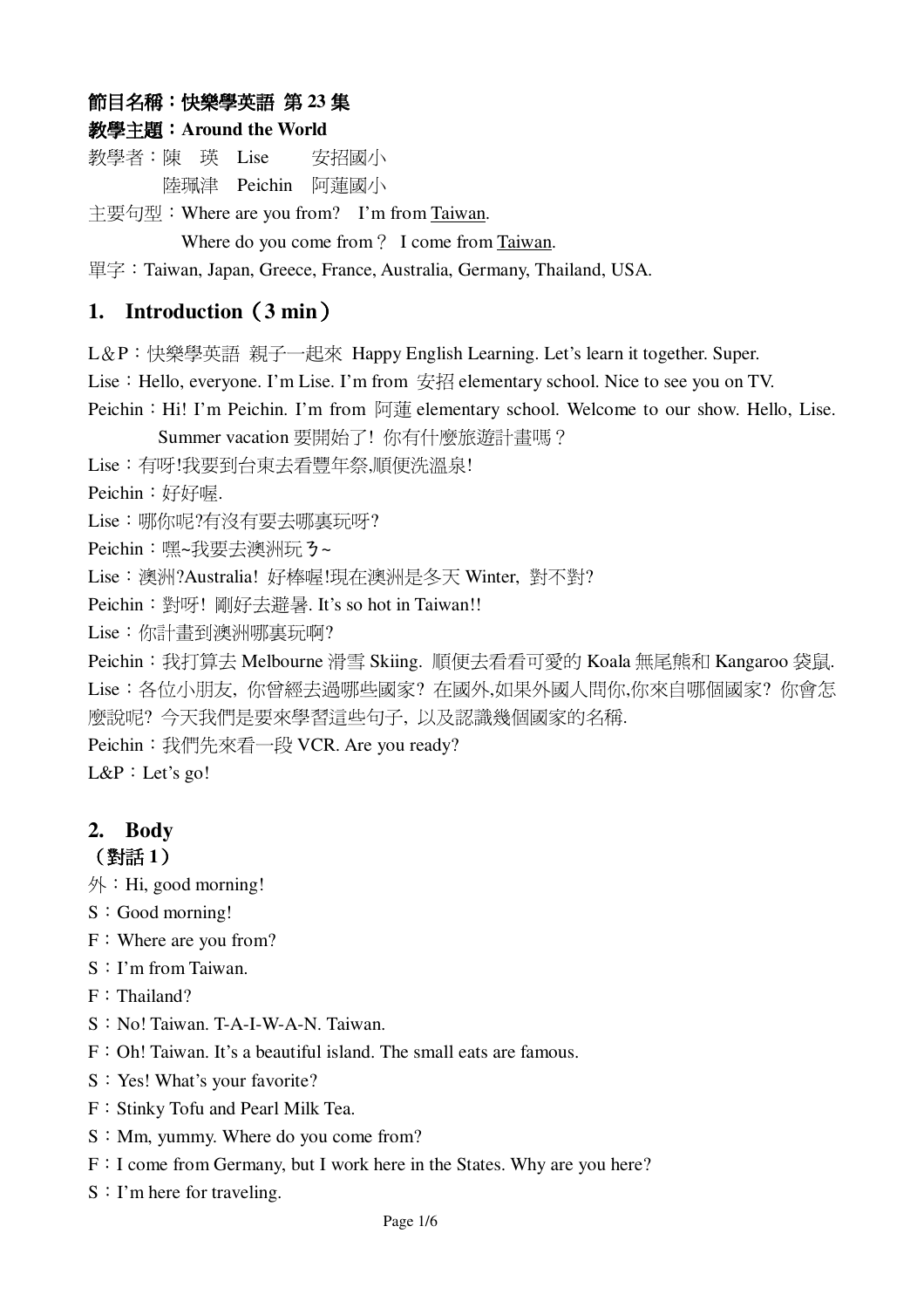F: Have a nice trip.

- S: Thank you. Goodbye.
- $F : Bye-bye.$
- Lise:各位小朋友,剛剛我們看到一位外國人和一位小朋友的對話.首先,那位外國先生跟小朋友 打招呼說,Hi, good morning. 那小朋友也很有禮貌地回答, good morning. 從這邊我們可 以知道他們是在早上見面的.如果是下午見面,我們要怎麼說呢?
- Peichin: 我知道, 下午見面打招呼就要說 Good afternoon! 如果是晚上見面的話, 就是 Good evening! 睡前就要說 Good night!
- Lise: 打完招呼後,外國人就問那位小朋友是從哪個國家來的? Where are you from? (x2) 大家 請跟 Lise 一起說, Where are you from? (x2)
- Peichin: 接下來小朋友就回答說,我是從台灣來的, I'm from Taiwan. (x2) 如果是從其它國家 來的,要怎麼說呢?
- Lise:如果是來自其它國家, 我們只要把 Taiwan 改成那個國家就行了!例如, 我是從日本來的, 日本是 Japan, J-A-P-A-N, Japan. 那我就可以說, I'm from Japan.
- Peichin: 剛剛那位小朋友說 I'm from Taiwan, 可是外國人卻聽成泰國 Thailand. Thailand and Taiwan 的音很近, 所以外國人容易聽錯.Taiwan 是 T-A-I-W-A-N, Thailand 是 T-H-A-I-L-A-N-D. 如果是來自泰國, 應該要說 I'm from Thailand.
- Lise: 其實問人家從哪裏來,除了 Where are you from?之外, 我們也可以說, Where do you come from? (x2)回答的時候呢,我們可以 I'm from Taiwan, 也可以說 I come from Taiwan. (x2)
- Peichin:台灣的小吃是非常有名的.小吃的英文是 Small eats (x2) 小吃,也可以說 Delicacies (x 2)例如 Stinky Tofu 臭豆腐,以及 Pearl Milk Tea珍珠奶茶都是台灣非常有特色的小吃 Small eats.
- Lise: 那位外國先生來自德國 Germany,但是在 States 工作.States 指的是美國 USA. States 或者 是 USA 都是美國的意思喔.
- Peichin: 接下來, 我們來認識一些其它國家的名稱吧!
- Taiwan (x2), T-A-I-W-A-N, 台灣請大家跟著一起唸, Taiwan x2
- Japan ( $\times$ 2), J-A-P-A-N,  $\exists \not\equiv$  Please repeat, Japan  $\times$ 2
- Greece  $(x2)$ , G-R-E-E-C-E,  $\hat{m}$   $\hat{m}$  Please repeat, Greece  $x2$
- France  $(x2)$ , F-R-A-N-C-E,  $\sharp \boxtimes$  Please repeat, France  $x2$
- Australia (x2), A-U-S-T-R-A-L-I-A,澳洲 Please repeat, Australia x2
- Germany  $(x2)$ , G-E-R-M-A-N-Y, 德國 Please repeat, Germany  $x2$
- Thailand  $(x2)$ , T-H-A-I-L-A-N-D,  $\frac{1}{x}$  Please repeat, Thailand  $x2$
- USA  $(x2)$ ,  $\equiv$   $\boxtimes$  Please repeat, USA x2
- Peichin: 接下來, 我們來看一段 Mini play 小短劇! 裡面就有我們剛剛所學到的國家名稱和句 型喔!

#### (對話2)

Reporter: Excuse me! Where are you from?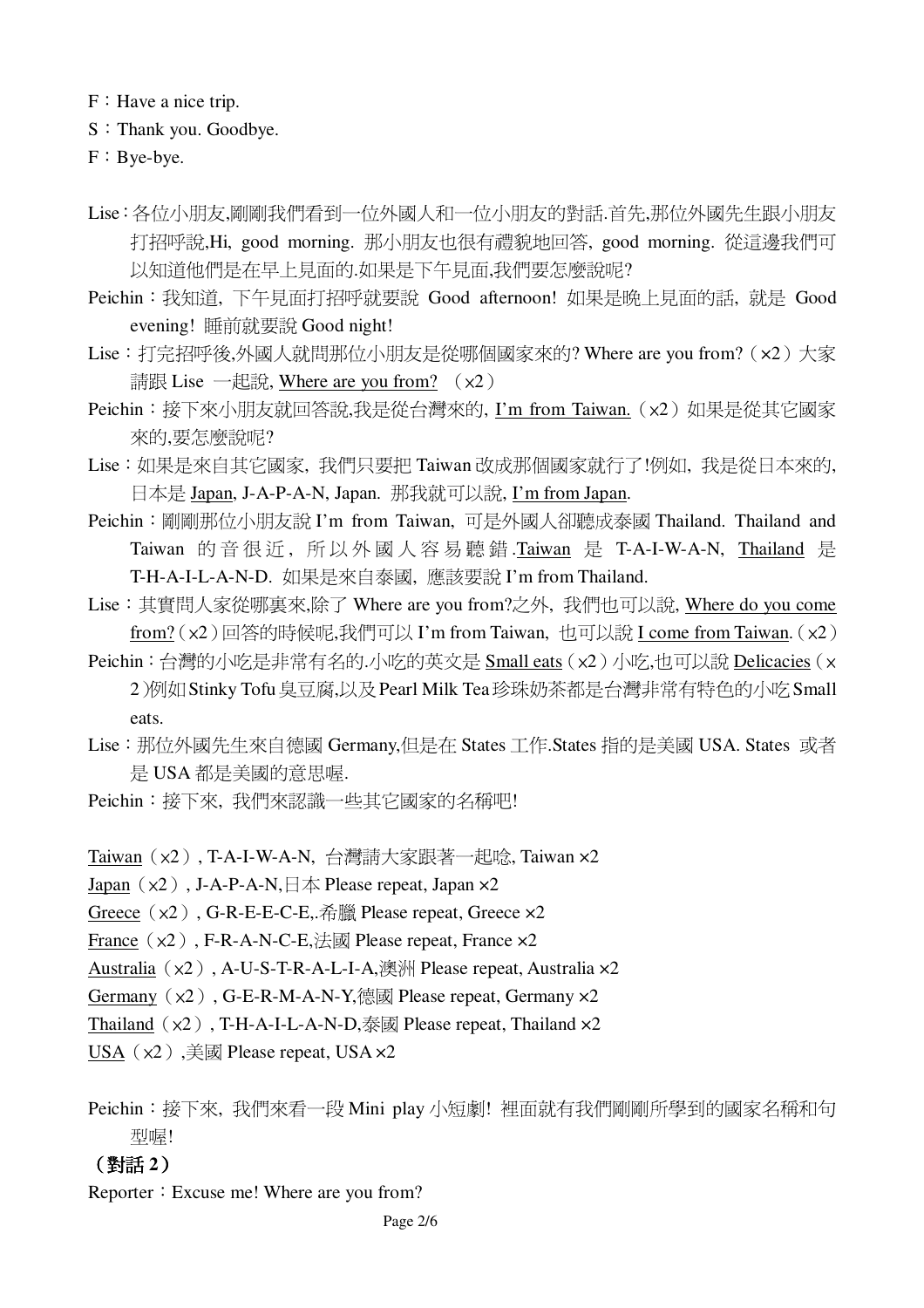S1: I'm from Taiwan. Taiwan is famous for its small eats. Reporter: Yeah! I like stinky Tofu. How about you? S1: Pearl milk tea is my favorite. Reporter: Thank you!

Reporter: Hello! Where are you from?  $S2: I'm from Japan.$ S2: Japan is famous for cherry blossoms and sushi. Reporter: That's right! Sushi is one of my favorite foods. Thank you!

Reporter: Hi! Where do you come from? S3 : I come from Australia. Australia is famous for kangaroo and koala. Reporter: Wow! They're so cute. Thank you.

Reporter: Hi there! Where do you come from? S4 : I come from France. France is famous for ... Reporter: It's Tower Eiffel!  $S4$ : That's right!

Reporter: Hello! Where do you come from? S5: I come from USA. USA is famous for Statue of Liberty. Reporter: Great! Thank you.

Lise:剛剛在短劇中,我們可以看得到幾個國家的人物,他們的傳統服飾,及國家的特色. 例 如,說到櫻花及壽司,我們就會聯想到日本 Japan. Peichin: 談到澳洲 Australia, 我們就會想到袋鼠 Kangaroo 及無尾熊 Koala. 如果說到法國, 我 們會想到什麼呢? Lise: 說到法國 France, 當然首先映入腦海的,就是艾非爾鐵塔 Tower Eiffel. Peichin: 那談到美國呢? 就會想到自由女神像 Statue of Liberty. Lise : 現在, 我們來聽小朋友表演一段韻文.

# (韻文)

Where are you from? Where are you from? I'm from Taiwan. I'm from Taiwan. Nice to meet you. Naruwan Taiwan! Where are you from? Where are you from? I'm from Japan. I'm from Japan. Nice to meet you.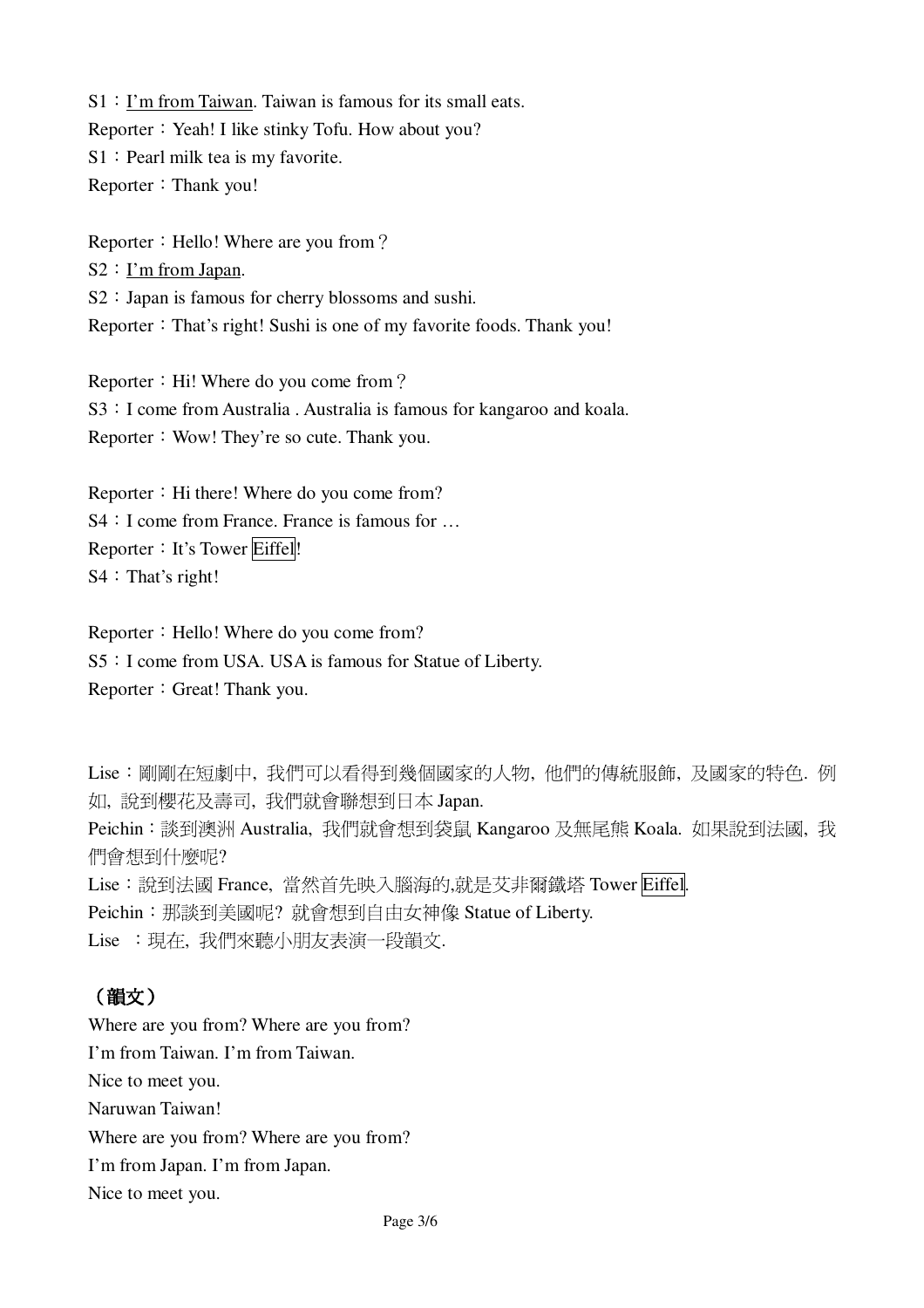#### Konichiwa!

Where are you from? Where are you from? I'm from France. I'm from France. Nice to meet you. Comment alleg-von?

Where do you come from? Where do you come from? I'm from Australia. Nice to meet you. Good day, mate!

Where do you come from? Where do you come from? I come from USA. Nice to meet you! How are you today?

Peichin:剛剛那首韻文, 你覺得小朋友唸得好不好呢? 你有沒有發現到, 每個小朋友在最後都 會加上一句當地的問候語. Lise: 台灣現在正流行的問候語是 Naruwan! 就好像到夏威夷要說 Aloha 一樣,那下次碰到外 賓時,別忘了說一句 Naruwan 喔! Peichin: 日本的問候語是 Konnichiwa (x2). 在澳洲, 人們常說, Good day, mate. Lise: 在法國呢? 我們就可以說 Comment alleg-von?你好嗎? Peichin: 在美國, 就說 How are you?囉. Lise:接下來,我們就用我們所學到的國家名稱和句型,來玩一個比手書腳的遊戲吧!  $L \& P$ : Let's go!

## (遊戲)

S1 : Let's play charade!

- $All: Yeah!$
- $S2$ : Who comes first?
- $S3 : Mel$
- $All: OK!$
- $S3:$  Where am I from?
- S4: Are you from Taiwan?
- $S3 : No!$  Try again!
- $S1$ : Are you from Japan?
- $S4 : Bingo!$
- $S1:$  Where am I from?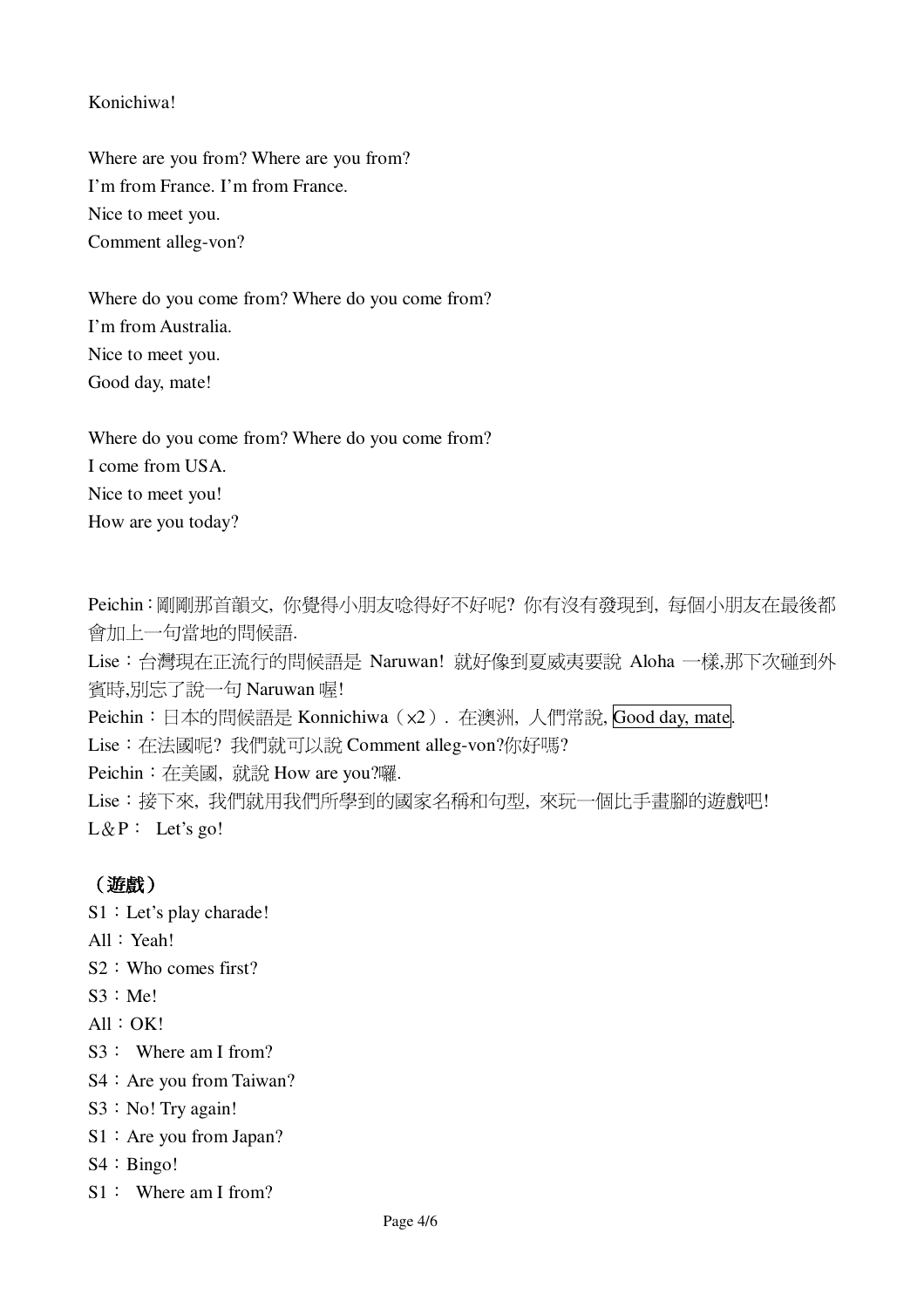- S<sub>2</sub>: Are you from U.S.A.?
- $S1 : NO!$
- S3: Are you from Germany?
- $S1 : NO!$
- $S2 : Do$  it again!
- S1: No problem! Where am I from?
- S4 : Are you from France?
- S1: Terrific! You're right!
- S2: It's my turn! Where am I from?
- S3: Are you from Thailand?
- $S2 : Bingo!$
- All  $:$  It's so easy!
- S3: It's my turn! Where am I from?
- S4 : Spain! A piece of cake.
- S3: You're right!
- $S4$ : Where am I from?
- $S1:$  France?
- $S4 : No!$
- $S2$ : Are you from England?
- S4 : Genius! Bingo!
- $S1$ : It's time for class.
- S2 : Let's go back to the classroom.

Peichin:剛剛的比手書腳的遊戲呢,小朋友都很聰明,從動作就可以猜得出是哪一個國家.例如, 看到鬥牛的動作,就知道他是來自西班牙 Spain. 看到孔雀舞就知道是來自泰國 Thailand. Lise: 由於資訊的發達, 國與國之間的交流更密切了, 比如說, 你可以透過 internet 網際網路, 跟來自世界各地的人交朋友,漸漸地,就形成了大家所說的地球村了.接下來,請小朋友 為我們帶來一首小小世界真奇妙 It's a small world afterall.

## (歌唱)

# It's a small world afterall

It's a world of laughter, a world of tear, It's a world of hope, a world of fear, It's a time we aware, that's so much we should share, It's a small world afterall#